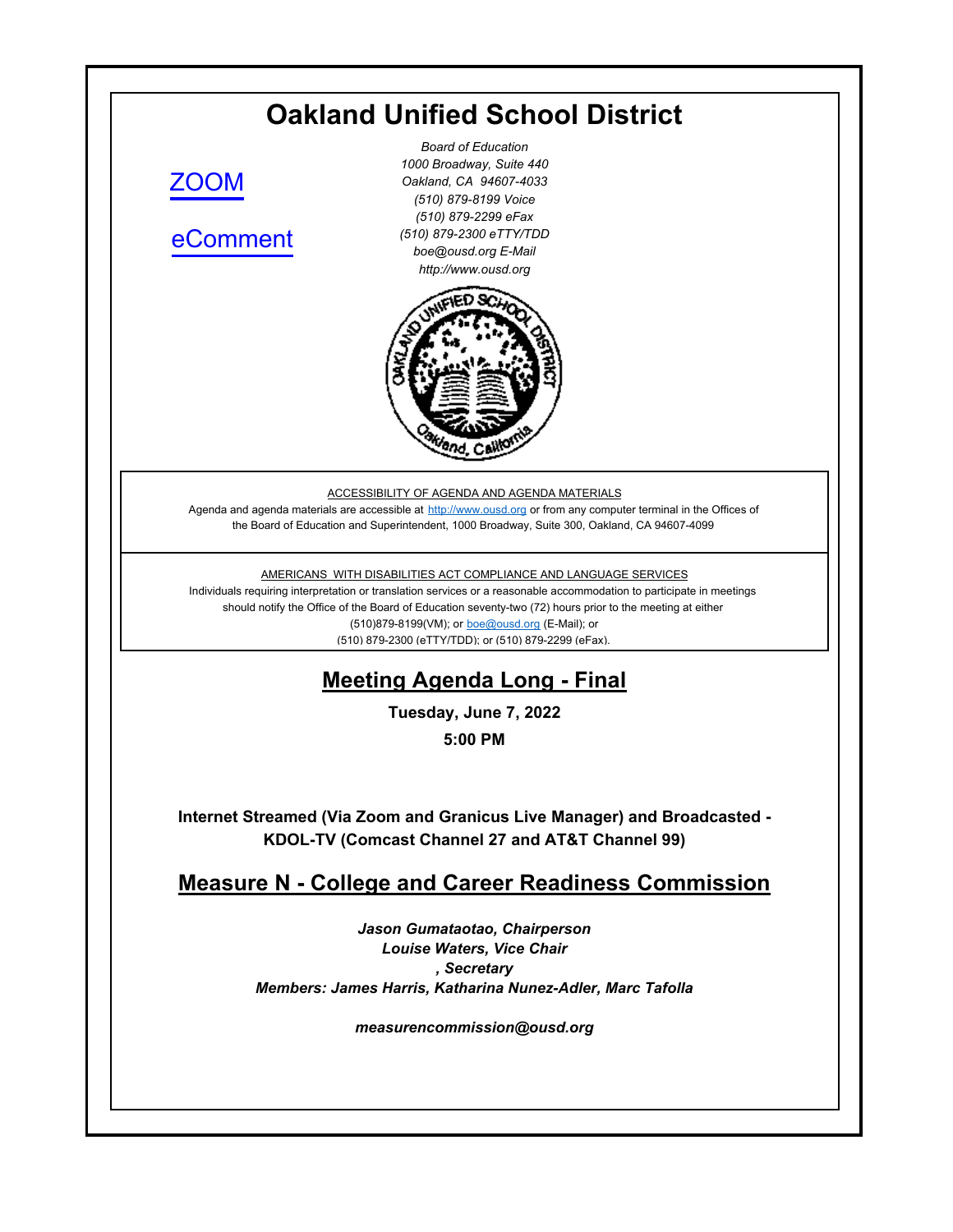LEY CUMPLIMIENTO PARA AMERICANOS CON DISCAPACIDADES Y SERVICIO DE IDIOMAS Personas que requieran servicios de traducción o interpretación o facilidades razonables para participar en juntas deberán notificar a la Oficina de la Mesa Directiva de Educación setenta y dos (72) horas antes de la junta ya sea al (510)879-8199(VM); o boe@ousd.org (E-Mail); o (510) 879-2300 (eTTY/TDD); o (510) 879-2299 (eFax).

#### 美国残障人士法案條例遵守及語言服務

個别人士需要傳譯及翻譯服務或有合理安排去參與會議的應該在舉行會議之前的七十二(72)小時通知教育委員 會。請致電(510)879-8199(留言);或 boe@ousd.org (電郵) ;或(510) 879-2300 (電子文字電話/聽障專用電信 設備 (eTTY/TDD));或(510) 879-2299 (電子圖文傳真 (eFax))。

#### TUẦN HÀNH ĐẠO LUẬT NGƯỜI MỸ KHUYẾT TẤT VÀ DỊCH THUẬT

Những người nào cần thông ngôn hay phiên dịch hay một sắp xếp hợp lý nào để tham gia các buổi họp phải thông báo Văn phòng của Hội đồng Giáo dục bảy mươi hai (72) tiếng đồng hồ trước buổi họp, số điện thoại (510)879-8199 (VM); hay là boe@ousd.org (E-Mail); hay là (510) 879-2300 (eTTY/TDD); hay là số (510) 879-2299 (eFax).

## សេវាបកប្រែភាសា និងការអនុលោមតាមច្បាប់ជនជាតិអាមេរិកាំងពិការ

អកណាដែលត្រូវការសេវាបកប្រែភាសាដោយផ្ទាល់មាត់ ឬជាលាយលក្ខអក្សរ ឬត្រូវការការជួយសម្រះសម្រលយ៉ាងសមរម្យ មួយ ដើម្បីចូលរួមក្នុងកិច្ចប្រជុំនានានោះ ត្រវង្គល់ដំណឹងទៅកាន់ទីការិយាល័យនៃក្រមប្រឹក្សាអប់រំ ឱ្យបានចិតសិបពី (72) ម៉ោង មុនកិច្ចប្រជុំ តាមរយៈទូរស័ព្ទ:លេខ <u>(510) 879-8199</u> បុតាមរយៈអ៊ីមែល <u>boe@ousd.org</u> បុទូរស័ព្ទ eTTY/TDD លេខ (510) 879-2300 ប៊ូទូសារលេខ (510) 879-2299។

الامتثال لقانون الأمريكيين نو ي الإحاقات (ADA) وتوفير الخدمات اللغوية من يحتاج إلى خدمات الترجمة المكتوبة أو خدمات الترجمة الفورية أو الترتيبات التيسيرية المعفّولة لكي يساهم في الإجتماعات فالمرجو منه إبلاغ مكتب إدارة التعليم إثنين وسبعين (72) ساعة قبل الإجتماع بوسيلة من الوسائل التالية: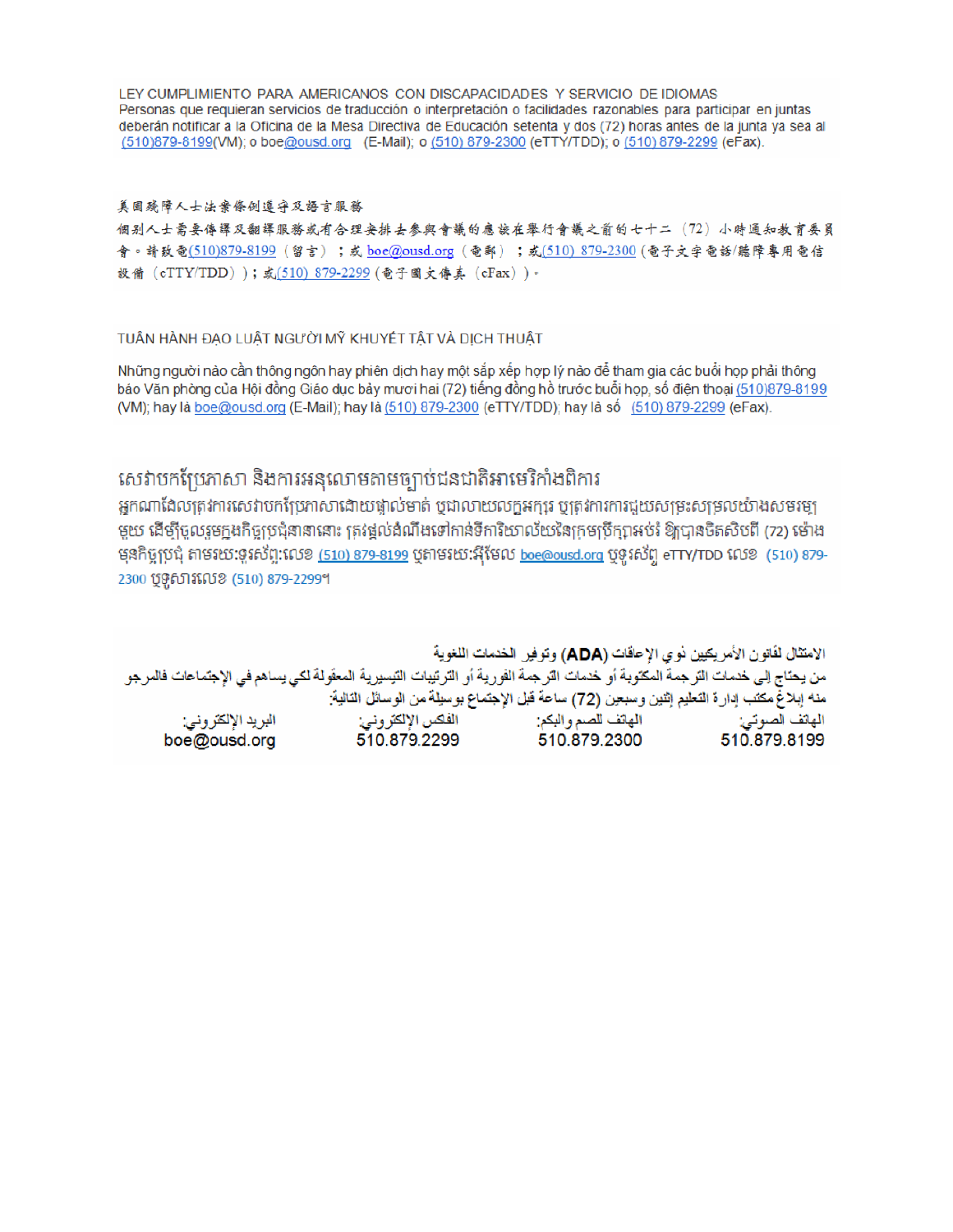## **NOTICE – EXCLUSIVELY VIRTUAL MEETING**

*Pursuant to Assembly Bill No. 361 and Resolution No. 2122-0014H (Making Certain Findings Necessary To Permit Virtual Meetings In Specified Circumstances), this meeting is being held virtually. The member of the legislative body, as well as the attending District staff, will join the meeting via phone/video conference and no teleconference locations need be posted.* 

*• Zoom: To view by Zoom, please click https://ousd.zoom.us/j/84600260747 on or after the Noticed meeting time. Instructions on how to join a meeting by video conference are available at: https://support.zoom.us/hc/en-us/articles/201362193 -Joining-a-Meeting.*

*• Phone: To listen by phone (via Zoom), please do the following on or after the Noticed meeting time: call (669) 900-9128, then enter Webinar ID 8460-026-0747, then press "#". If asked for a participant id or code, press #. Instructions on how to join a meeting by phone are available at:*

*https://support.zoom.us/hc/en-us/articles/201362663 - Joining-a-meeting-by-phone.*

*• To view the Measure N Commission meeting from the District's Home Page - Upcoming Events & Live Meeting Video, please select the meeting name and click on the "In Progress" link under Video or go to the Legislative Information Center (under Board of Education on Home Page)>Calendar Tab>Calendar>Today>Measure N Commission>"In Progress" link under Video.*

## **NOTICE – EXCLUSIVELY VIRTUAL MEETING (CONTINUED)**

*There are two ways within the times allotted for public*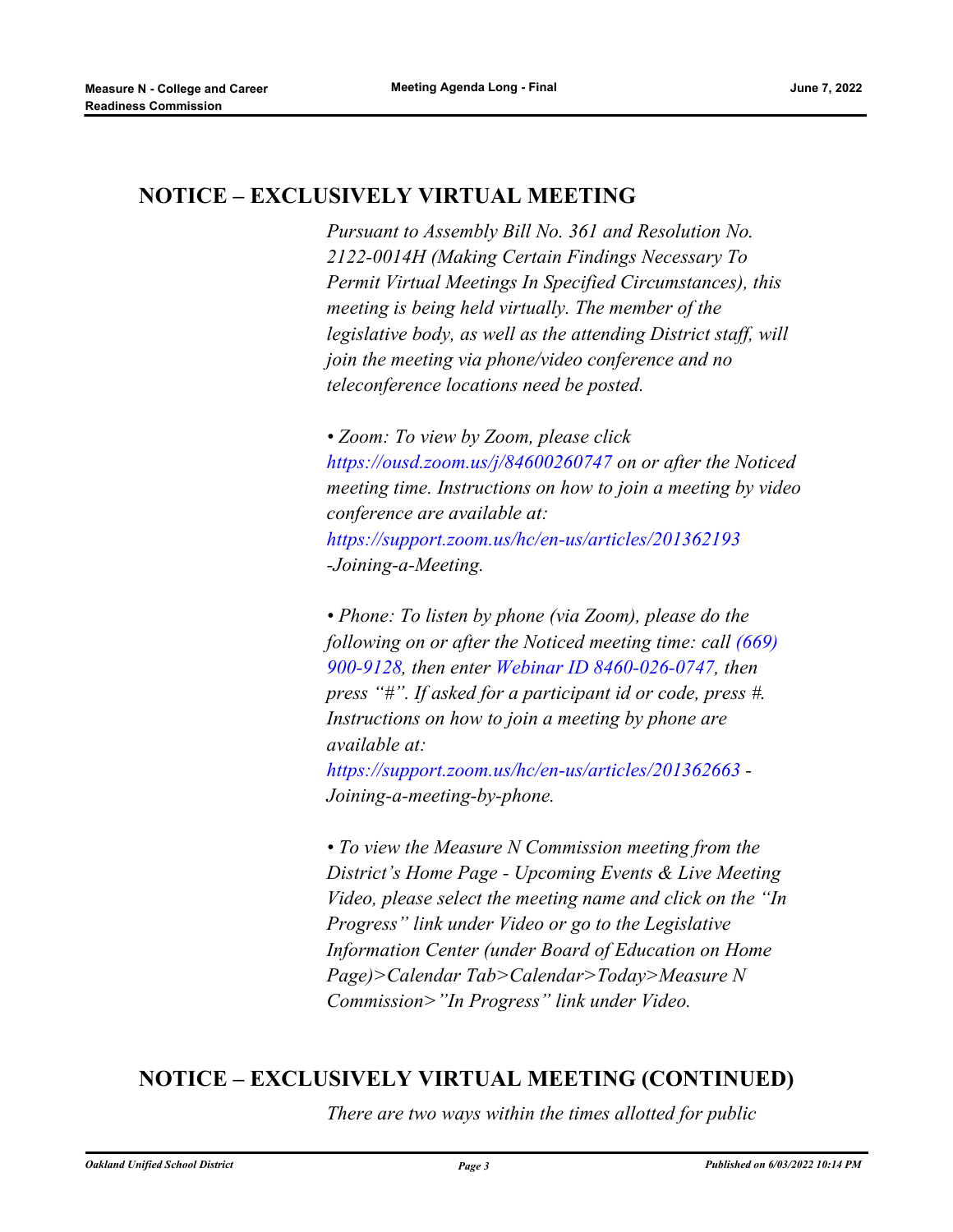*comment on the Agenda:* 

*• To comment by Zoom, click the "Raise Your Hand" button to request to speak when Public Comment is being taken on the eligible Agenda item. You will be called on (by the name you logged in with), unmuted and allowed to make public comment. After the allotted time, you will then be remuted. Instructions on how to "Raise Your Hand" is available at:*

*https://support.zoom.us/hc/en-us/articles/205566129-Raise Hand-In-Webinar.*

*• To comment by phone (via Zoom), press "\*9" to "Raise Your Hand" to request to speak when Public Comment is being taken on the eligible Agenda Item. You will be called on (by the Area Code and the last three digits of your phone number), unmuted and allowed to make public comment. After the allotted time, you will then be re-muted. Instructions of how to raise your hand by phone are available at:*

*https://support.zoom.us/hc/en-us/articles/201362663-Joinin g-a-meeting-by-phone. In addition, members of the public may submit written comments for a posted Measure N Commission Agenda Item, before a meeting or while a meeting is "In Progress," from the District's Home Page - Upcoming Events & Live Meeting Video by selecting Measure N*

*Commission Agenda "eComment" or from the Legislative Information Center, as follows:*

*• If before Sunday, click Calendar Tab>Next Week>Measure N Commission>eComment • If Sunday or thereafter up to day before Meeting, click Calendar Tab>This Week>Measure N Commission>eComment*

*• If day of Meeting, click Calendar Tab>Today>Measure N Commission>eComment Or "eComment" in bold on the cover page of the Agenda. Written comments made on an eligible Agenda item, upon clicking of the Submit Button,*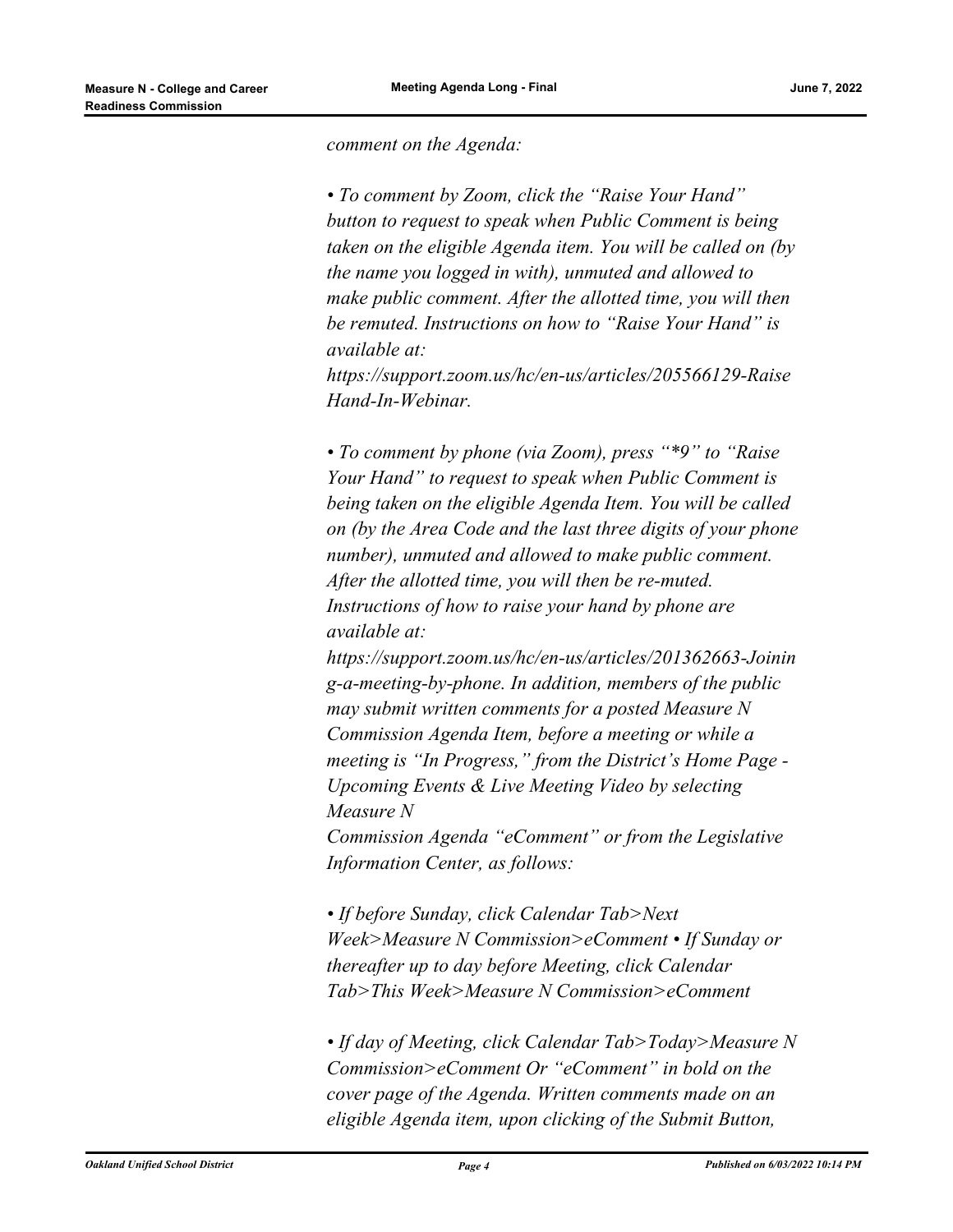*are immediately sent via email to all members of the legislative body and key staff supporting the legislative body. Each eComment is a public record.*

#### **A. Call to Order**

#### **B. Roll Call**

#### **C. Speaker Request Cards/Modification(s) To Agenda**

*Submission of Speaker Cards in the traditional manner is N/A, given this meeting is Virtual, during the COVID-19 Public Health Emergency. See the above NOTICE - EXCLUSIVELY VIRTUAL MEETING - COVID-19 PUBLIC HEALTH EMERGENCY for instructions on how to request to speak during this meeting.*

*Modification(s) to the Agenda, by the Measure N Commission, allows for any change in the printed Order of Business including, but not limited to, an announcement that an Item or Legislative File will be considered out of Agenda printed order, that consideration of an Item has been withdrawn, postponed, rescheduled or "pulled" or taken off of the General Consent Report for separate discussion and/or possible action.*

#### **D. Adoption of Commission Minutes**

*None*

#### **E. High School Network Superintendent's Report**

**■ E.-1** 

**[22-1481](http://ousd.legistar.com/gateway.aspx?m=l&id=/matter.aspx?key=55775) High School Network Superintendent's Report - Measure N Reauthorization - June 7, 2022**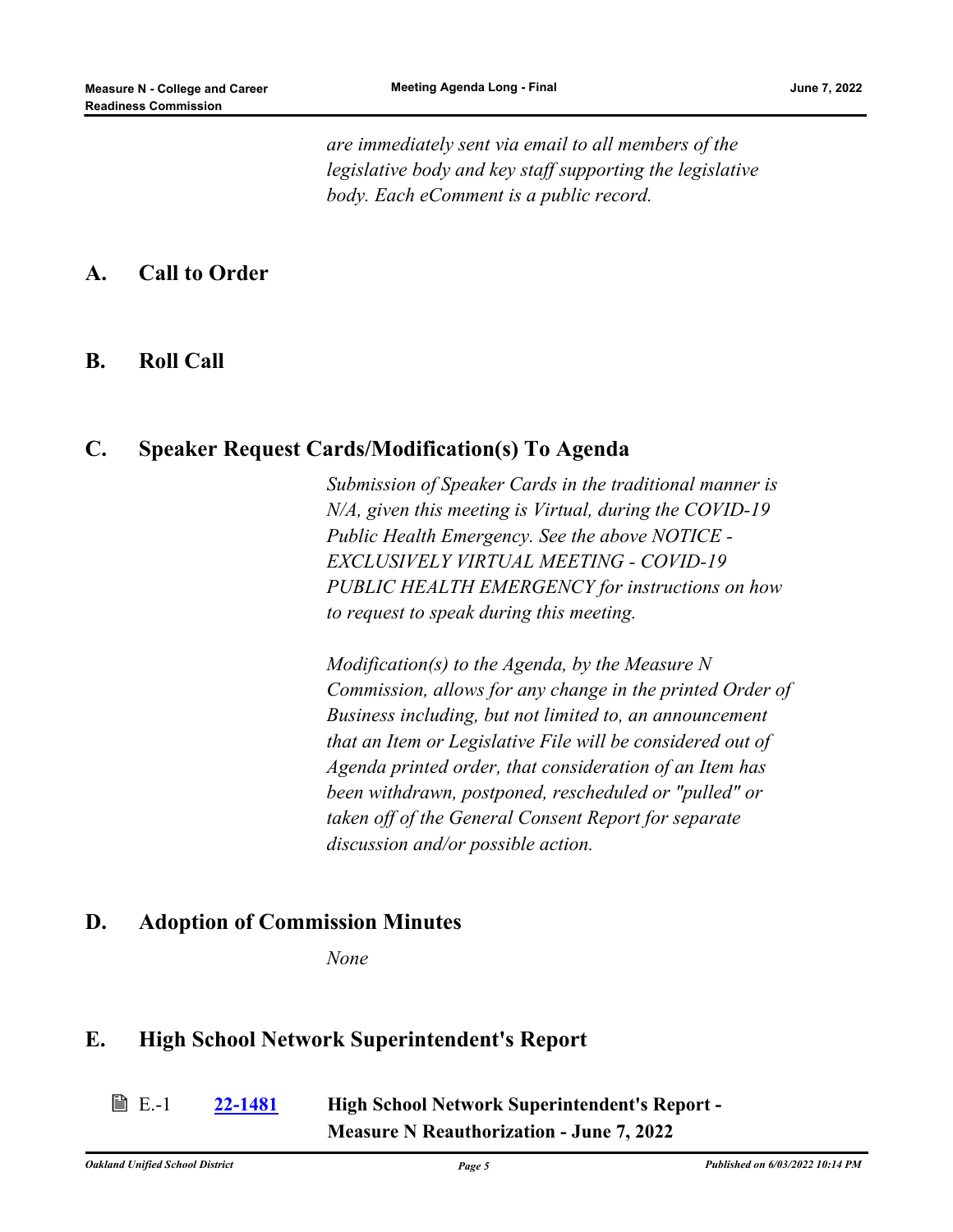Presentation to the Measure N Commission by the High School Network Superintendent of the proposed Measure N Reauthorization.

[22-1481 Presentation - High School Network Superintendent's Report](http://ousd.legistar.com/gateway.aspx?M=F&ID=104702.pptx) - Measure N Reauthorization - June 7, 2022 [22-1481 Memorandum - High School Network Superintendent's](http://ousd.legistar.com/gateway.aspx?M=F&ID=104737.pdf) Report - Measure N Reauthorization - June 7, 2022 *Attachments:*

## **F. Unfinished Business**

| × | 剾              | 22-0700A | <b>Measure N Commission - Revision No. 1 - 2022-2023</b><br><b>Measure N Administration 10%</b><br>Presentation to and adoption by the Measure N - College and<br>Career Readiness Commission of Revision No. 1 of the<br>2022-2023 Education Improvement Plan for the Measure N<br>Administrative 10% in an amount not to exceed<br>\$1,140,300.00, reduction of \$19,200.00. |                                                                                                                                                                                              |
|---|----------------|----------|--------------------------------------------------------------------------------------------------------------------------------------------------------------------------------------------------------------------------------------------------------------------------------------------------------------------------------------------------------------------------------|----------------------------------------------------------------------------------------------------------------------------------------------------------------------------------------------|
|   |                |          | Attachments:                                                                                                                                                                                                                                                                                                                                                                   | 22-0700A Measure N Commission - Revision No. 1 - 2022-2023<br>Measure N Administration 10%                                                                                                   |
| × | $\exists$ F.-2 | 22-0814  |                                                                                                                                                                                                                                                                                                                                                                                | <b>Measure N Commission - Independent Auditor's Report</b><br>(Christy White) - Fiscal Year 2020-2021<br>Acceptance by the Measure N Commission of the                                       |
|   |                |          |                                                                                                                                                                                                                                                                                                                                                                                | Independent Auditor's Report for Fiscal Year 2020-2021.                                                                                                                                      |
|   |                |          | <b>Attachments:</b>                                                                                                                                                                                                                                                                                                                                                            | 22-0814 Measure N Commission - Independent Auditor's Report<br>(Christy White) - Fiscal Year 2020-2021 (6/7/2022)                                                                            |
|   |                |          | <b>Legislative History</b>                                                                                                                                                                                                                                                                                                                                                     |                                                                                                                                                                                              |
|   |                |          | 4/13/22                                                                                                                                                                                                                                                                                                                                                                        | Measure N - College<br>Postponed<br>and Career<br>Readiness<br>Commission                                                                                                                    |
|   | <b>■ F.-3</b>  | 22-1188  | 23, 2022<br>- August 23, 2022.<br>Attachments:                                                                                                                                                                                                                                                                                                                                 | <b>Measure N Commission - Measure N Retreat - August</b><br>Discussion by Measure N Commission of Measure N Retreat<br>22-1188 Measure N Commission - Measure N Retreat - August 23,<br>2022 |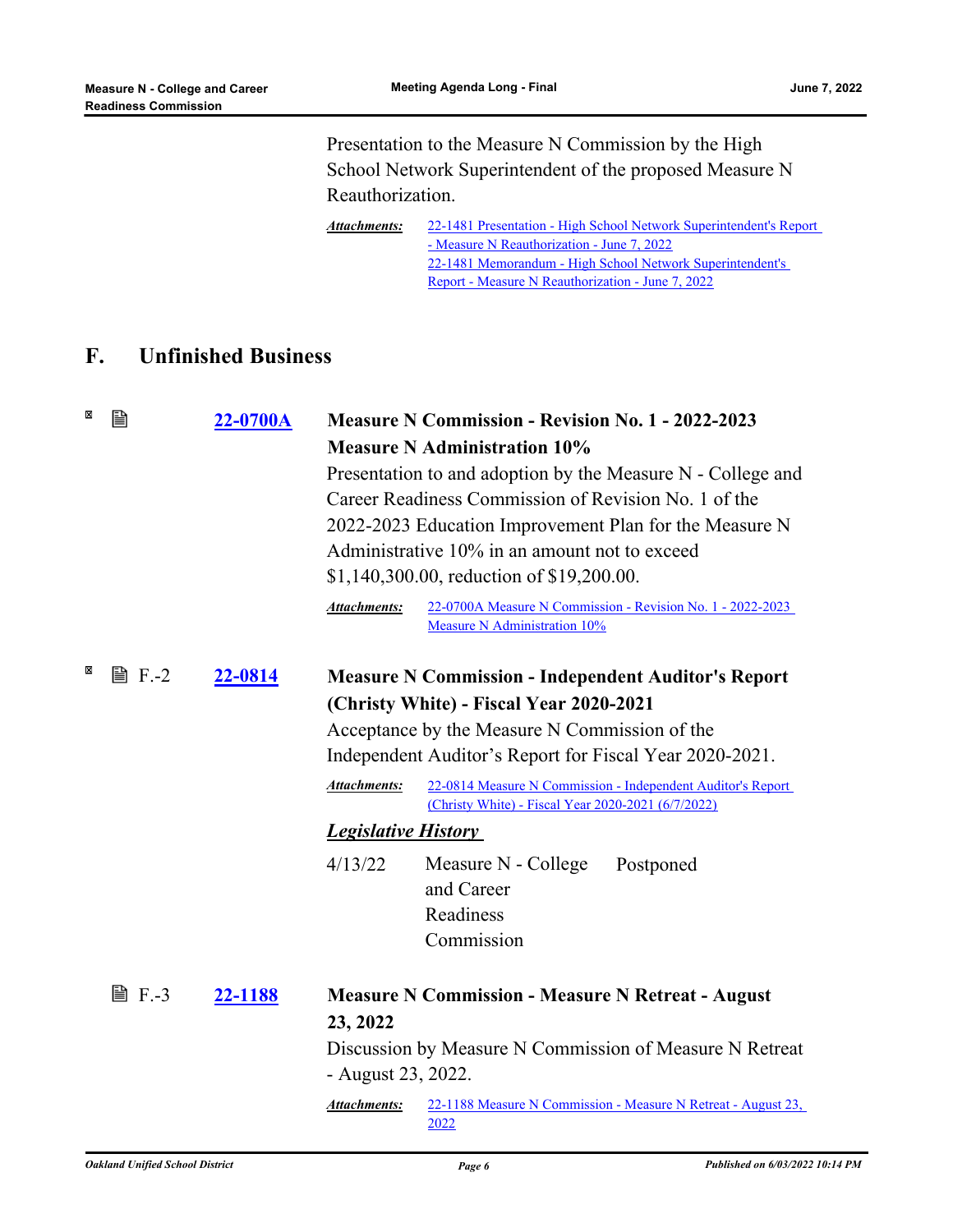#### *Legislative History*

| 5/3/22 | Measure N - College Discussed |  |
|--------|-------------------------------|--|
|        | and Career                    |  |
|        | Readiness                     |  |
|        | Commission                    |  |

#### **G. New Business**

| × | $\mathbb{B}$ G.-1 | 22-1482 | <b>School Year</b>  | <b>Measure N - College and Career Readiness</b><br><b>Commission - Recommendations - Education</b><br><b>Improvement Plans and Budgets for District and</b><br><b>Charter High Schools - Administrative 10% - 2022-2023</b><br>Adoption by Measure N Commission of Resolution No.<br>2122-0236 - Measure N - College and Career Readiness<br>Commission - Education Improvement Plans and Budgets for<br>District and Charter Schools including the Measure N<br>Administrative 10% - 2022-2023 School Year in the<br>cumulative amount of \$12,169,283.67. |
|---|-------------------|---------|---------------------|-------------------------------------------------------------------------------------------------------------------------------------------------------------------------------------------------------------------------------------------------------------------------------------------------------------------------------------------------------------------------------------------------------------------------------------------------------------------------------------------------------------------------------------------------------------|
|   |                   |         | <b>Attachments:</b> | 22-1482 Measure N - College and Career Readiness Commission<br>-Recommendations - Education Improvement Plans and Budgets for<br>District and Charter High Schools - Administrative 10% - 2022-2023<br><b>School Year</b>                                                                                                                                                                                                                                                                                                                                   |
| × | 圖 $G.-2$          | 22-1483 | Attachments:        | <b>Measure N Commission - 2022-2023 Measure N</b><br><b>Commission Work Plan and Meeting Calendar</b><br>Adoption by Measure N Commission of its 2022-2023<br>Measure N Commission Work Plan and Meeting Calendar.<br>22-1483 Measure N Commission - 2022-2023 Measure N Commission<br><b>Work Plan and Meeting Calendar</b>                                                                                                                                                                                                                                |

## **H. Adoption of the Commission General Consent Report**

*"Adoption of the Commission General Consent Report" "means that all items appearing under this topic are approved in one motion unless a Member of the Commission requests that an item be removed and voted on*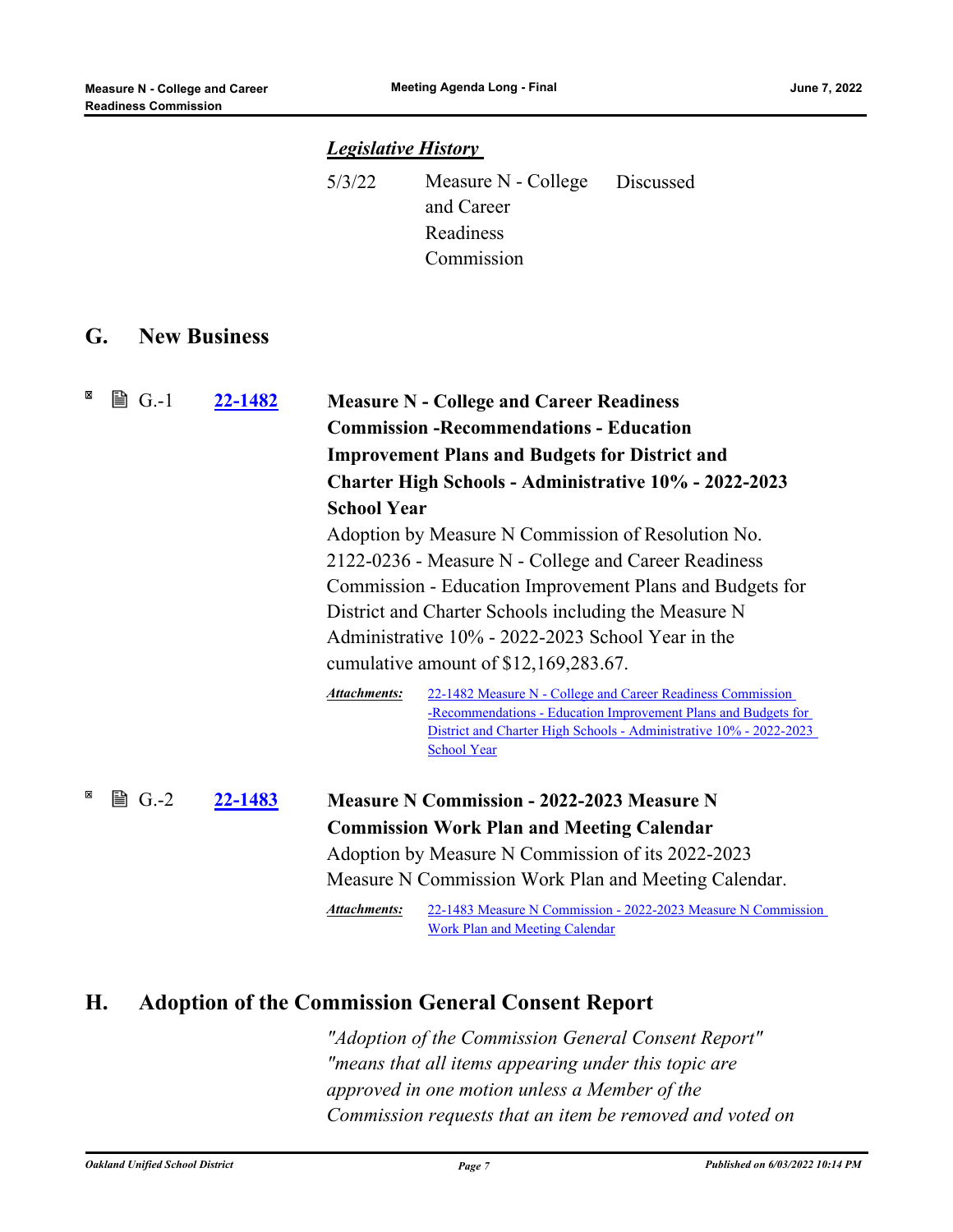|   |               |                | separately or otherwise acted upon. Generally, these items<br>are routine in nature, and are acted upon in one motion to<br>conserve time and permit focus on other-than-routine<br>legislative items on the Agenda.                                                                                                                                                                                                                                                                                                                                                                                                                                                                                                                                                                                               |
|---|---------------|----------------|--------------------------------------------------------------------------------------------------------------------------------------------------------------------------------------------------------------------------------------------------------------------------------------------------------------------------------------------------------------------------------------------------------------------------------------------------------------------------------------------------------------------------------------------------------------------------------------------------------------------------------------------------------------------------------------------------------------------------------------------------------------------------------------------------------------------|
| × | <b>■ H.-1</b> | <u>22-1464</u> | <b>Measure N Commission - ARISE High School -</b><br><b>Measure N Memorandum of Understanding - School</b><br>Year 2022-2023<br>Approval by Measure N Commission of a Measure N<br>Memorandum of Understanding by and between District and<br>ARISE High School for Fiscal Year 2022-2023, to ensure<br>that revenues from the Measure N College and Career<br>Readiness for All Act ("Measure N") are spent in strict<br>accordance with Measure N and is also an oversight and<br>operational agreement that outlines and defines the Parties'<br>respective operational and reporting responsibilities for<br>Measure N, in an amount not to exceed \$333,200.00.<br><b>Attachments:</b><br>22-1464 Measure N Commission - ARISE High School - Measure N<br>Memorandum of Understanding - School Year 2022-2022 |
| × | <b>■ H.-2</b> | 22-1465        | <b>Measure N Commission - Aspire Golden State College</b><br><b>Preparatory Academy - Measure N Memorandum of</b><br>Understanding - School Year 2022-2023<br>Approval by Measure N Commission of a Measure N<br>Memorandum of Understanding by and between District and<br>Aspire Golden State College Preparatory Academy for Fiscal<br>Year 2022-2023, to ensure that revenues from the Measure N<br>College and Career Readiness for All Act ("Measure N") are<br>spent in strict accordance with Measure N and is also an<br>oversight and operational agreement that outlines and defines<br>the Parties' respective operational and reporting<br>responsibilities for Measure N, in an amount not to exceed<br>\$254,150.00.                                                                                |

22-1465 Measure N Commission – Aspire Golden State College [Preparatory Academy - Measure N Memorandum of Understanding](http://ousd.legistar.com/gateway.aspx?M=F&ID=104687.pdf)  – School Year 2022-2023 *Attachments:*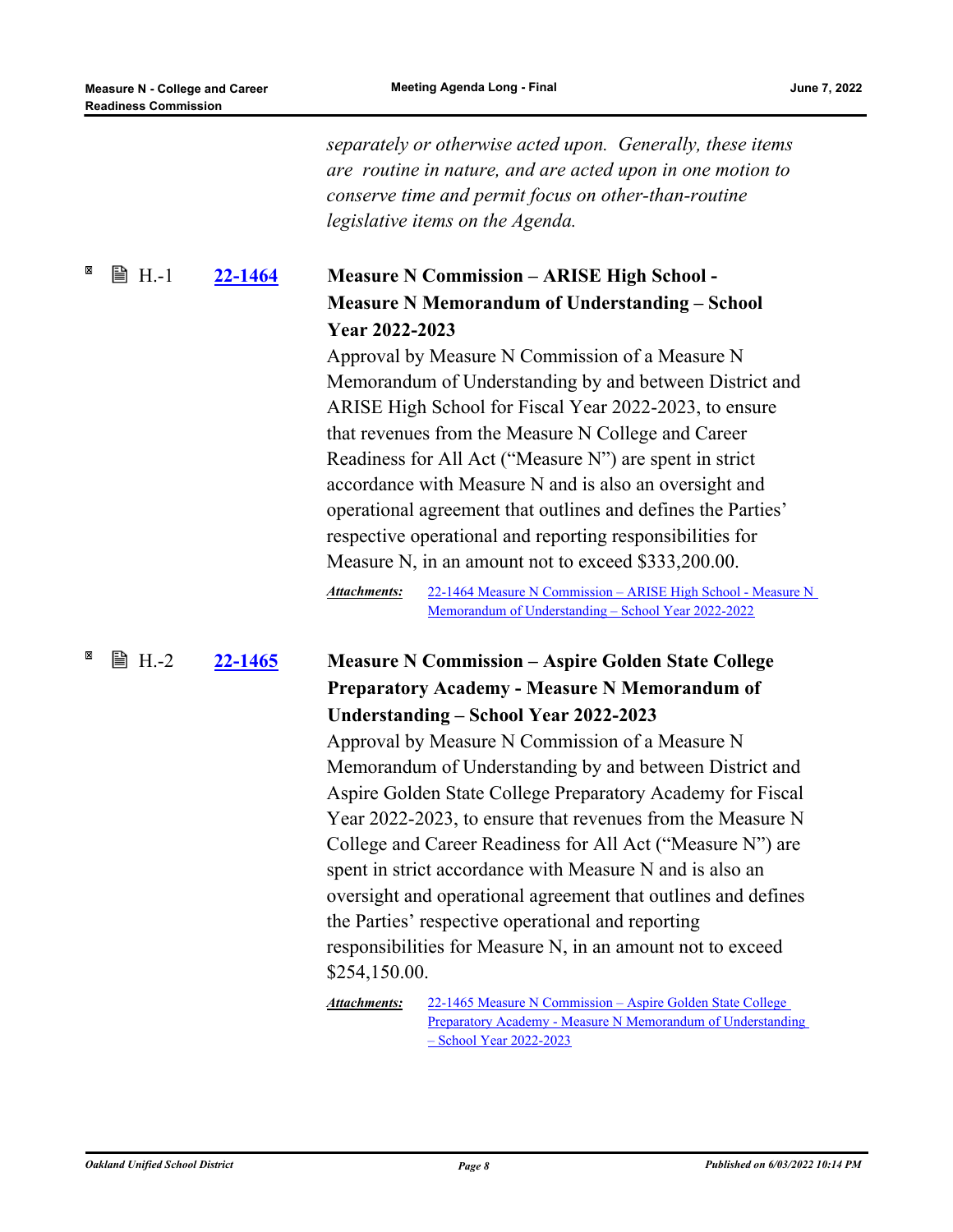| × | <b>■ H.-3</b> | 22-1466        | <b>Measure N Commission – Aspire Lionel Wilson College</b><br><b>Preparatory Academy - Measure N Memorandum of</b><br>Understanding - School Year 2022-2023<br>Approval by Measure N Commission of a Measure N<br>Memorandum of Understanding by and between District and<br>Aspire Lionel Wilson College Preparatory Academy for<br>Fiscal Year 2022-2023, to ensure that revenues from the<br>Measure N College and Career Readiness for All Act<br>("Measure N") are spent in strict accordance with Measure N<br>and is also an oversight and operational agreement that<br>outlines and defines the Parties' respective operational and<br>reporting responsibilities for Measure N, in an amount not to                                                                                                                                         |  |
|---|---------------|----------------|-------------------------------------------------------------------------------------------------------------------------------------------------------------------------------------------------------------------------------------------------------------------------------------------------------------------------------------------------------------------------------------------------------------------------------------------------------------------------------------------------------------------------------------------------------------------------------------------------------------------------------------------------------------------------------------------------------------------------------------------------------------------------------------------------------------------------------------------------------|--|
|   |               |                | exceed \$570,425.00.<br><b>Attachments:</b><br>22-1466 Measure N Commission - Aspire Lionel Wilson College                                                                                                                                                                                                                                                                                                                                                                                                                                                                                                                                                                                                                                                                                                                                            |  |
|   |               |                | Preparatory Academy - Measure N Memorandum of Understanding<br>- School Year 2022-2023                                                                                                                                                                                                                                                                                                                                                                                                                                                                                                                                                                                                                                                                                                                                                                |  |
| × | ■ H.-4        | <u>22-1467</u> | <b>Measure N Commission – East Bay Innovation</b><br><b>Academy- Measure N Memorandum of Understanding -</b><br><b>School Year 2022-2023</b><br>Approval by Measure N Commission of a Measure N<br>Memorandum of Understanding by and between District and<br>East Bay Innovation Academy for Fiscal Year 2022-2023, to<br>ensure that revenues from the Measure N College and Career<br>Readiness for All Act ("Measure N") are spent in strict<br>accordance with Measure N and is also an oversight and<br>operational agreement that outlines and defines the Parties'<br>respective operational and reporting responsibilities for<br>Measure N, in an amount not to exceed \$481,525.00.<br><b>Attachments:</b><br>22-1467 Measure N Commission - East Bay Innovation Academy-<br>Measure N Memorandum of Understanding – School Year 2022-2023 |  |
| × | <b>■ H.-5</b> | <u>22-1468</u> | <b>Measure N Commission – Envision Academy of Arts</b><br>and Technology - Measure N Memorandum of<br>Understanding - School Year 2022-2023<br>Approval by Measure N Commission of a Measure N<br>Memorandum of Understanding by and between District and<br>Envision Academy of Arts and Technology for Fiscal Year<br>2022-2023, to ensure that revenues from the Measure N                                                                                                                                                                                                                                                                                                                                                                                                                                                                         |  |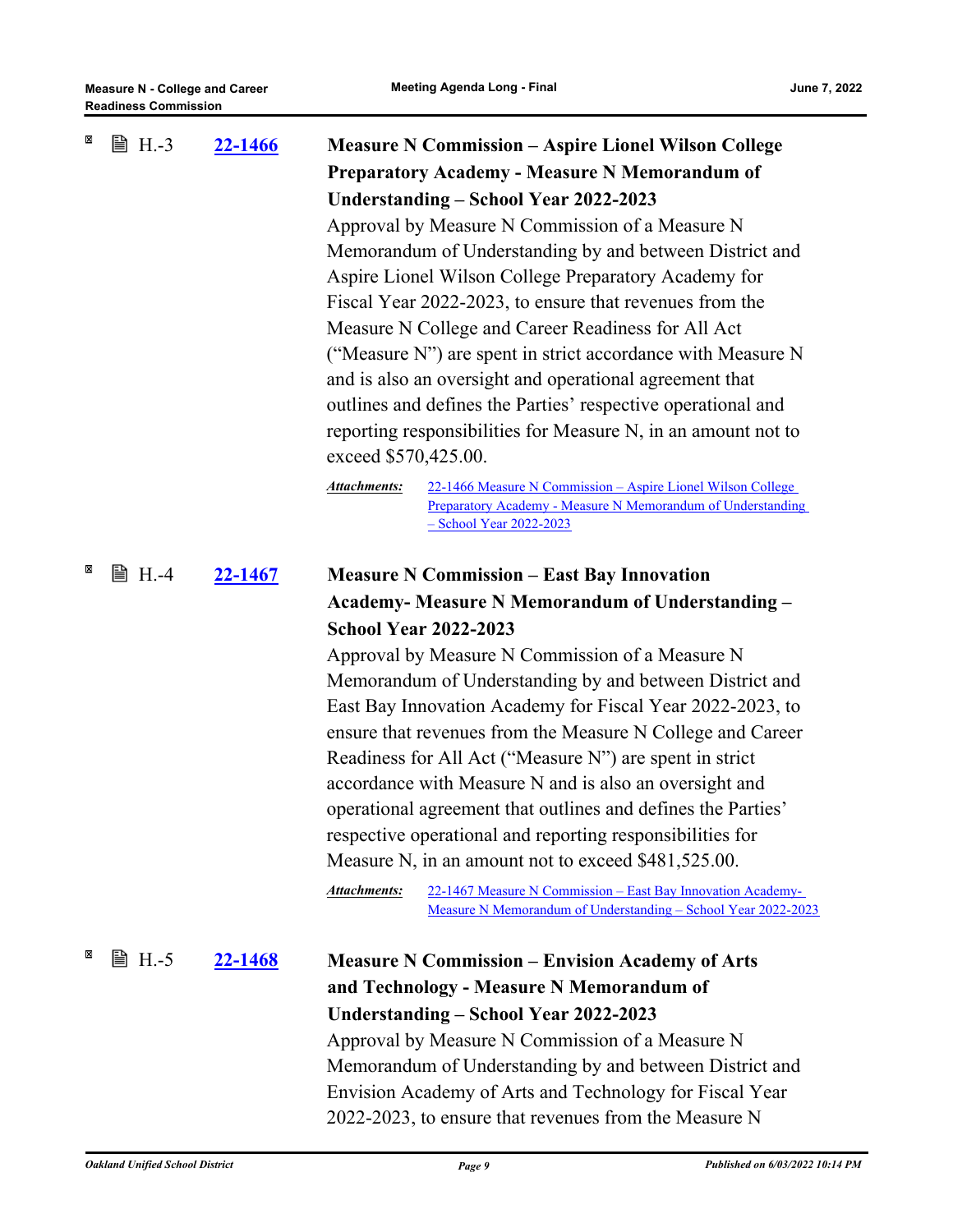$\boxtimes$ 

 $\overline{\mathbf{x}}$ 

|               |                | \$204,000.00.<br><b>Attachments:</b> | College and Career Readiness for All Act ("Measure N") are<br>spent in strict accordance with Measure N and is also an<br>oversight and operational agreement that outlines and defines<br>the Parties' respective operational and reporting<br>responsibilities for Measure N, in an amount not to exceed<br>22-1468 Measure N Commission – Envision Academy of Arts and                                                                                                                                                                  |
|---------------|----------------|--------------------------------------|--------------------------------------------------------------------------------------------------------------------------------------------------------------------------------------------------------------------------------------------------------------------------------------------------------------------------------------------------------------------------------------------------------------------------------------------------------------------------------------------------------------------------------------------|
|               |                |                                      | Technology - Measure N Memorandum of Understanding - School<br>Year 2022-2023                                                                                                                                                                                                                                                                                                                                                                                                                                                              |
| <b>■ H.-6</b> | <u>22-1469</u> |                                      | <b>Measure N Commission – Leadership Public Schools</b><br>Oakland R&D - Measure N Memorandum of                                                                                                                                                                                                                                                                                                                                                                                                                                           |
|               |                |                                      | Understanding – School Year 2022-2023                                                                                                                                                                                                                                                                                                                                                                                                                                                                                                      |
|               |                | \$352,750.00.                        | Approval by Measure N Commission of a Measure N<br>Memorandum of Understanding by and between District and<br>Leadership Public Schools Oakland R&D for Fiscal Year<br>2022-2023, to ensure that revenues from the Measure N<br>College and Career Readiness for All Act ("Measure N") are<br>spent in strict accordance with Measure N and is also an<br>oversight and operational agreement that outlines and defines<br>the Parties' respective operational and reporting<br>responsibilities for Measure N, in an amount not to exceed |
|               |                | <b>Attachments:</b>                  | 22-1469 Measure N Commission - Leadership Public Schools<br>Oakland R&D - Measure N Memorandum of Understanding - School<br>Year 2022-2023                                                                                                                                                                                                                                                                                                                                                                                                 |
| ■ H.-7        | <u>22-1470</u> |                                      | <b>Measure N Commission – Lighthouse Community</b>                                                                                                                                                                                                                                                                                                                                                                                                                                                                                         |
|               |                |                                      | <b>Charter High School - Measure N Memorandum of</b>                                                                                                                                                                                                                                                                                                                                                                                                                                                                                       |
|               |                |                                      | Understanding - School Year 2022-2023                                                                                                                                                                                                                                                                                                                                                                                                                                                                                                      |
|               |                |                                      | Approval by Measure N Commission of a Measure N                                                                                                                                                                                                                                                                                                                                                                                                                                                                                            |
|               |                |                                      | Memorandum of Understanding by and between District and                                                                                                                                                                                                                                                                                                                                                                                                                                                                                    |
|               |                |                                      | Lighthouse Community Charter High School for Fiscal Year                                                                                                                                                                                                                                                                                                                                                                                                                                                                                   |
|               |                |                                      | 2022-2023, to ensure that revenues from the Measure N<br>College and Career Readiness for All Act ("Measure N") are                                                                                                                                                                                                                                                                                                                                                                                                                        |
|               |                |                                      | spent in strict accordance with Measure N and is also an                                                                                                                                                                                                                                                                                                                                                                                                                                                                                   |
|               |                |                                      | oversight and operational agreement that outlines and defines                                                                                                                                                                                                                                                                                                                                                                                                                                                                              |
|               |                |                                      | the Parties' respective operational and reporting                                                                                                                                                                                                                                                                                                                                                                                                                                                                                          |
|               |                | \$244,800.00.                        | responsibilities for Measure N, in an amount not to exceed                                                                                                                                                                                                                                                                                                                                                                                                                                                                                 |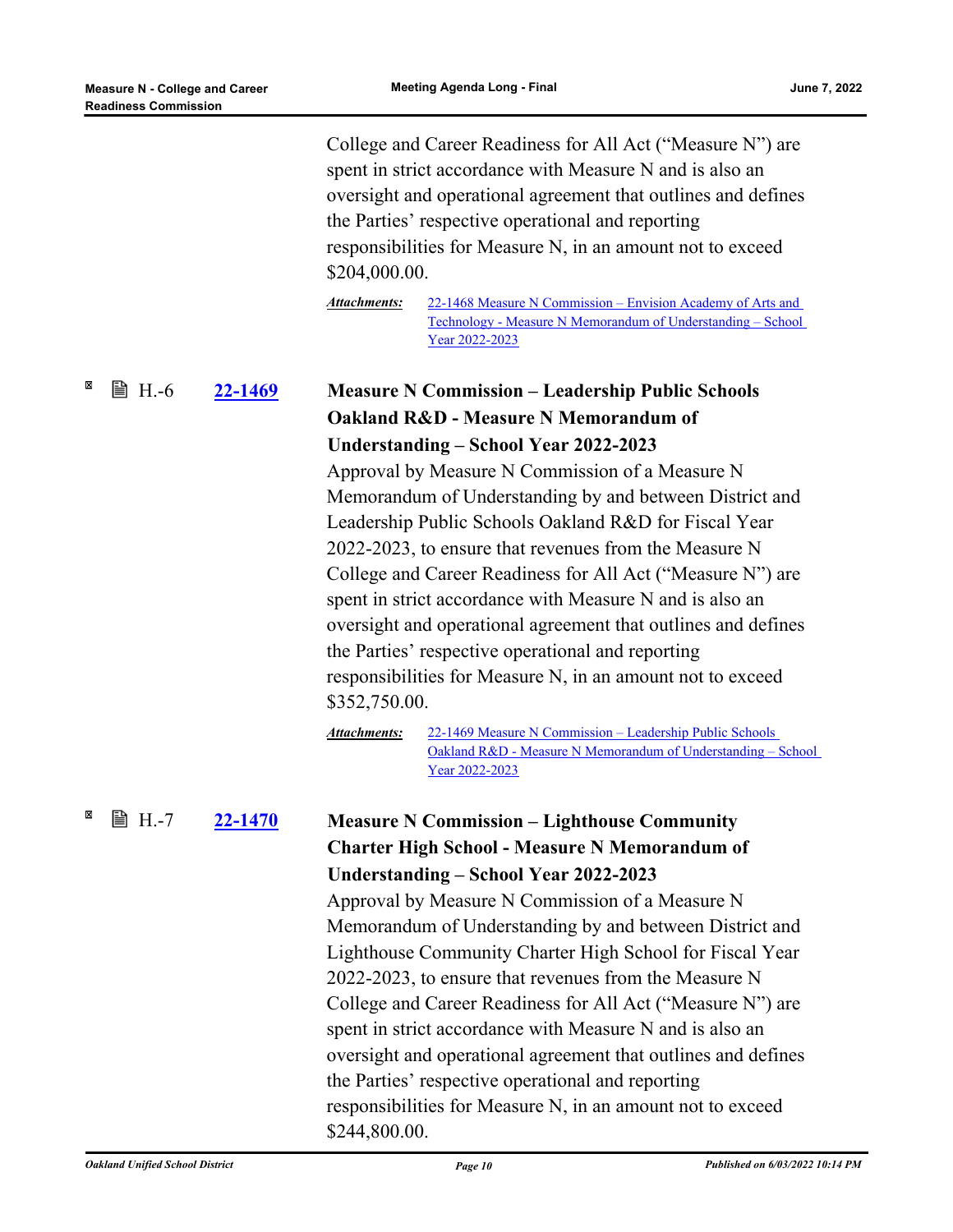|                    |                | 22-1470 Measure N Commission - Lighthouse Community Charter<br><b>Attachments:</b><br>High School - Measure N Memorandum of Understanding - School<br>Year 2022-2023                                                                                                                                                                                                                                                                                                                                                                                                                                                                                                                                                                                                              |
|--------------------|----------------|-----------------------------------------------------------------------------------------------------------------------------------------------------------------------------------------------------------------------------------------------------------------------------------------------------------------------------------------------------------------------------------------------------------------------------------------------------------------------------------------------------------------------------------------------------------------------------------------------------------------------------------------------------------------------------------------------------------------------------------------------------------------------------------|
| X<br><b>■ H.-8</b> | <u>22-1471</u> | <b>Measure N Commission – Lodestar: A Lighthouse</b><br><b>Community Charter Public School - Measure N</b><br><b>Memorandum of Understanding - School Year</b><br>2022-2023<br>Approval by Measure N Commission of a Measure N<br>Memorandum of Understanding by and between District and<br>Lodestar: A Lighthouse Community Charter Public School<br>for Fiscal Year 2022-2023, to ensure that revenues from the<br>Measure N College and Career Readiness for All Act<br>("Measure N") are spent in strict accordance with Measure N<br>and is also an oversight and operational agreement that<br>outlines and defines the Parties' respective operational and<br>reporting responsibilities for Measure N, in an amount not to<br>exceed \$99,450.00.                        |
| <b>■ H.-9</b>      | <u>22-1472</u> | <b>Attachments:</b><br>22-1471 Measure N Commission – Lodestar: A Lighthouse<br>Community Charter Public School - Measure N Memorandum of<br>Understanding - School Year 2022-2023<br><b>Measure N Commission – Oakland School for the Arts -</b>                                                                                                                                                                                                                                                                                                                                                                                                                                                                                                                                 |
|                    |                | <b>Measure N Memorandum of Understanding - School</b><br>Year 2022-2023<br>Approval by Measure N Commission of a Measure N<br>Memorandum of Understanding by and between District and<br>Oakland School for the Arts for Fiscal Year 2022-2023, to<br>ensure that revenues from the Measure N College and Career<br>Readiness for All Act ("Measure N") are spent in strict<br>accordance with Measure N and is also an oversight and<br>operational agreement that outlines and defines the Parties'<br>respective operational and reporting responsibilities for<br>Measure N, in an amount not to exceed \$234,600.00.<br><b>Attachments:</b><br>22-1472 Measure N Commission - Oakland School for the Arts -<br>Measure N Memorandum of Understanding - School Year 2022-2023 |
| X<br>A H.-10       | <u>22-1473</u> | <b>Measure N Commission - Oakland Unity High School -</b><br><b>Measure N Memorandum of Understanding - School</b>                                                                                                                                                                                                                                                                                                                                                                                                                                                                                                                                                                                                                                                                |

**Year 2022-2023**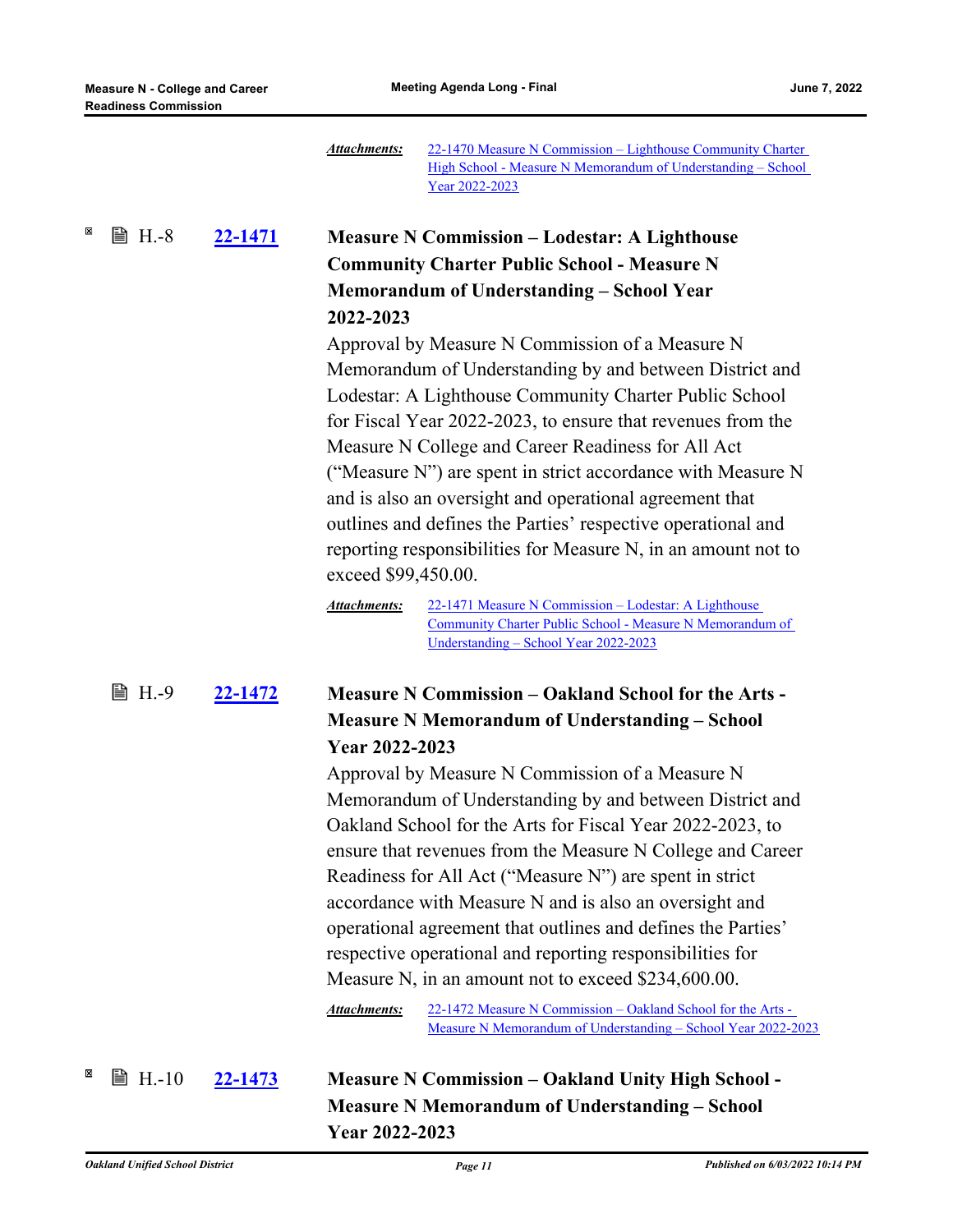Approval by Measure N Commission of a Measure N Memorandum of Understanding by and between District and Oakland Unity High School for Fiscal Year 2022-2023, to ensure that revenues from the Measure N College and Career Readiness for All Act ("Measure N") are spent in strict accordance with Measure N and is also an oversight and operational agreement that outlines and defines the Parties' respective operational and reporting responsibilities for Measure N, in an amount not to exceed \$307,700.00.

22-1473 Measure N Commission – Oakland Unity High School - [Measure N Memorandum of Understanding – School Year 2022-2023](http://ousd.legistar.com/gateway.aspx?M=F&ID=104694.pdf) *Attachments:*

## **I. Public Comments on All Non-Agenda Items Within the Subject Matter Jurisdiction of the Commission**

*This section of the agenda provides an opportunity for a member of the Public, for three minutes per person, or less, depending on the number of speakers, to directly address the Commission on any item of interest to a member of the Public that is not on the current agenda, but is within the subject matter jurisdiction of the Commission. Minutes are not transferable from speaker to speaker. This item is limited to a total of thirty (30) minutes. The Commission may not discuss or take any action on a non-agenda item not appearing on the posted agenda for this meeting, except the Commission or staff may briefly respond to a statement made or questions posed by a member of the public, as authorized by law. In addition, on their own initiative or in response to questions posed by the public, a member of the Commission or its staff may ask a question for clarification, make a brief announcement, or make a brief report of his or her own activities.*

#### **[22-1528](http://ousd.legistar.com/gateway.aspx?m=l&id=/matter.aspx?key=55822) Public Comment on All Non-Agenda Items Within the Subject Matter Jurisdiction of the Commission – Up to 30 Minutes - June 7, 2022** I.-1

Public Comment on All Non-Agenda Items Within the Subject Matter Jurisdiction of the Commission - Up to 30 Minutes - June 7, 2022.